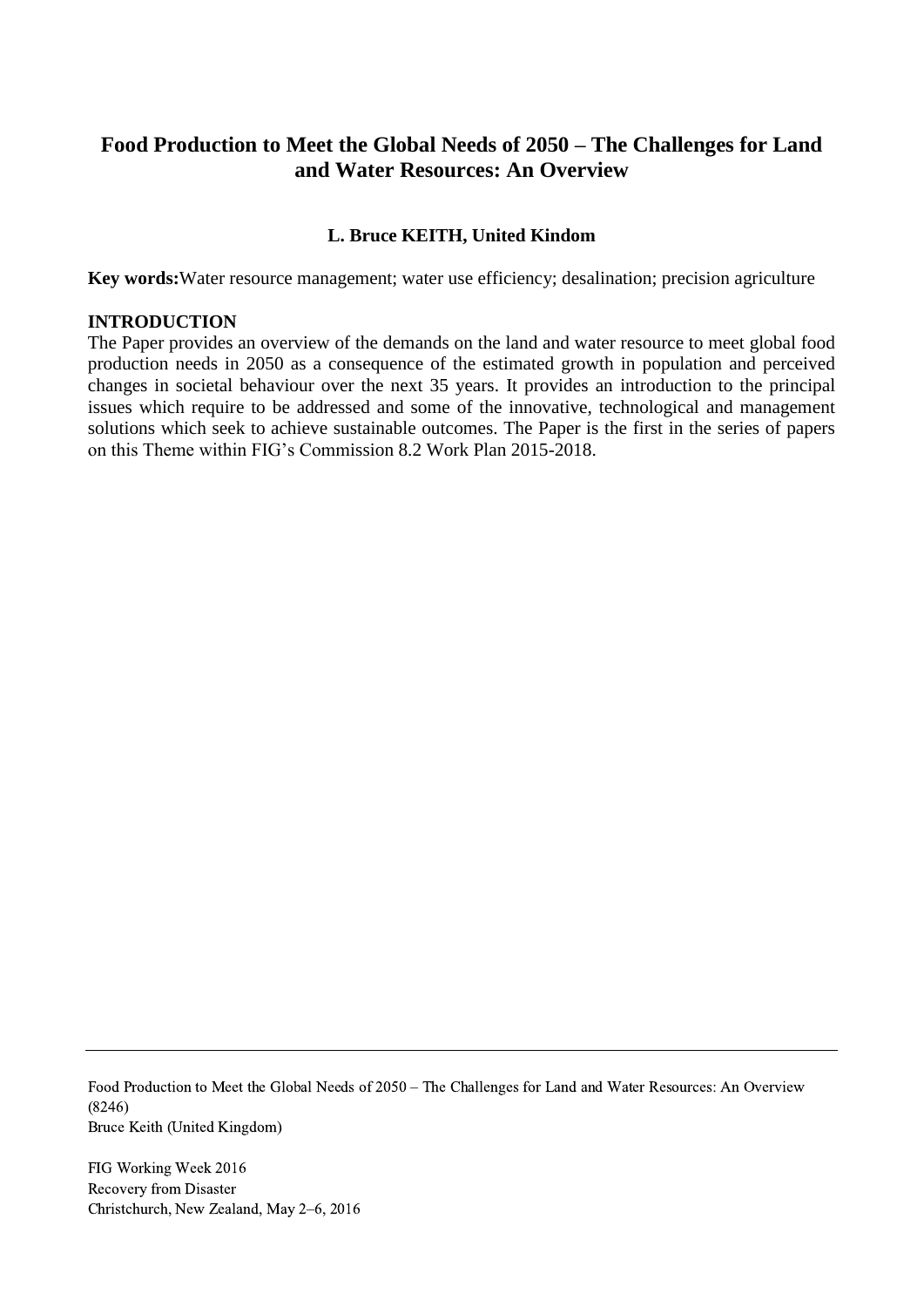# **Food Production to Meet the Global Needs of 2050 – The Challenges for Land and Water Resources: An Overview**

#### **L. Bruce KEITH, United Kindom**

# **1. THE GLOBAL PROGNOSIS**

When I started primary school in 1960, the world population was approximately 3bn. Today it is estimated at 7.3bn and is expected to increase to 9.725bn by 2050. That is equivalent to an increase of 33.2% over the period of this Paper.



*Source:* United Nations, Department of Economic and Social Affairs, Population Division (2015). *World Population Prospects: The 2015 Revision*. New York: United Nations. (http:esa.un.org/unpd/WPP/Publications/Files/Key Findings WPP 2015.pdf ) One-third of the global population increase will be in China and India.

Urbanisation is the major feature of population concentrations and is forecast to continue at an increasing pace. Whereas in 1900 there were 6.7 rural dwellers to each urban dweller, by 2025 it is estimated there will be 3 urban dwellers to 2 rural dwellers.

Food Production to Meet the Global Needs of 2050 – The Challenges for Land and Water Resources: An Overview (8246) Bruce Keith (United Kingdom)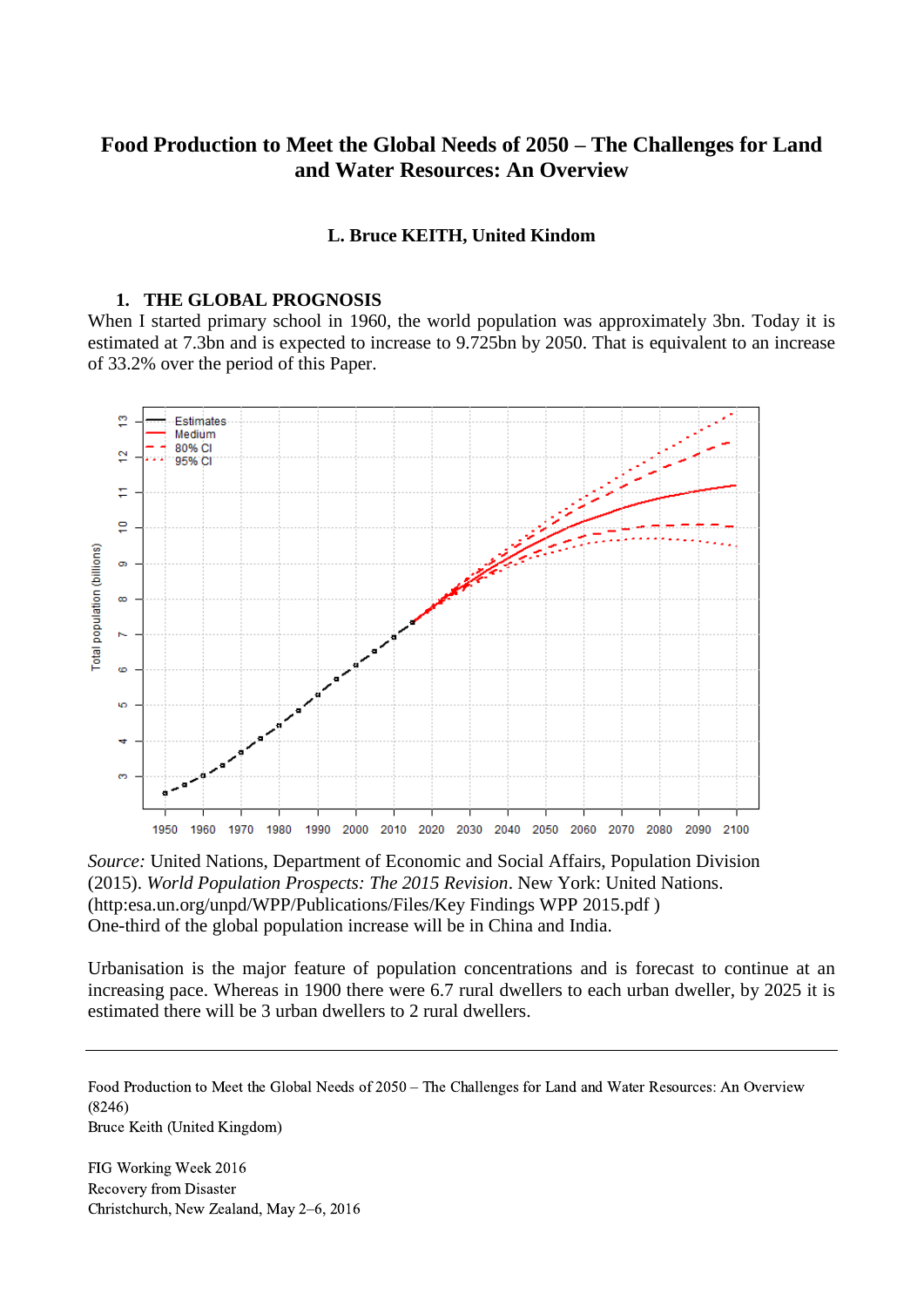

Source: UN Department of Economic and Social Affairs Report on World Urbanization Prospects (2014): Urban and Rural Population of the World 1950 -2050

12% of the world's population now live in 28 megacities.

Another feature of increasing urbanisation is the expectation of an improvement in living standards; the OECD predict that global Gross Domestic Product will nearly triple over the next 40 years – with the largest growth in India and Africa. This also impacts on dietary preferences, with meat consumption per capita rising significantly. The UN FAO estimates that by 2050 some 4.7bn people (52%) will live in countries with national averages of over 3,000kcal per person per day, compared to 28% currently.

#### **2. THE DEMAND FOR FOOD**

The UN FAO's estimate is that food production will need to increase by 60% by 2050.

The 60% increase would mean:

- An increase of 15% in per capita production;
- Agricultural production could more than double in South Asia and nearly triple in sub-Saharan Africa;
- Nearly 90% of the increase in annual production will occur in developing countries, with a particular emphasis on livestock production.
- Globally, 90% of the growth in crop production to 2050 will come from intensification both from high yields and the more intensive use of land.

This increase in production equates to an additional 1bn tonnes of cereals and 200m tonnes of livestock products per annum.

#### **3. THE CHALLENGE OF LAND**

The UN's Global Agro-Ecological Zone studies show that there are still ample land resources available for the potential additional crop production. Globally, the extent of arable crop production, currently around 11% of the land surface, is expected to increase by 70m ha  $(<5\%)$  by 2050, but

Food Production to Meet the Global Needs of 2050 – The Challenges for Land and Water Resources: An Overview (8246)

Bruce Keith (United Kingdom)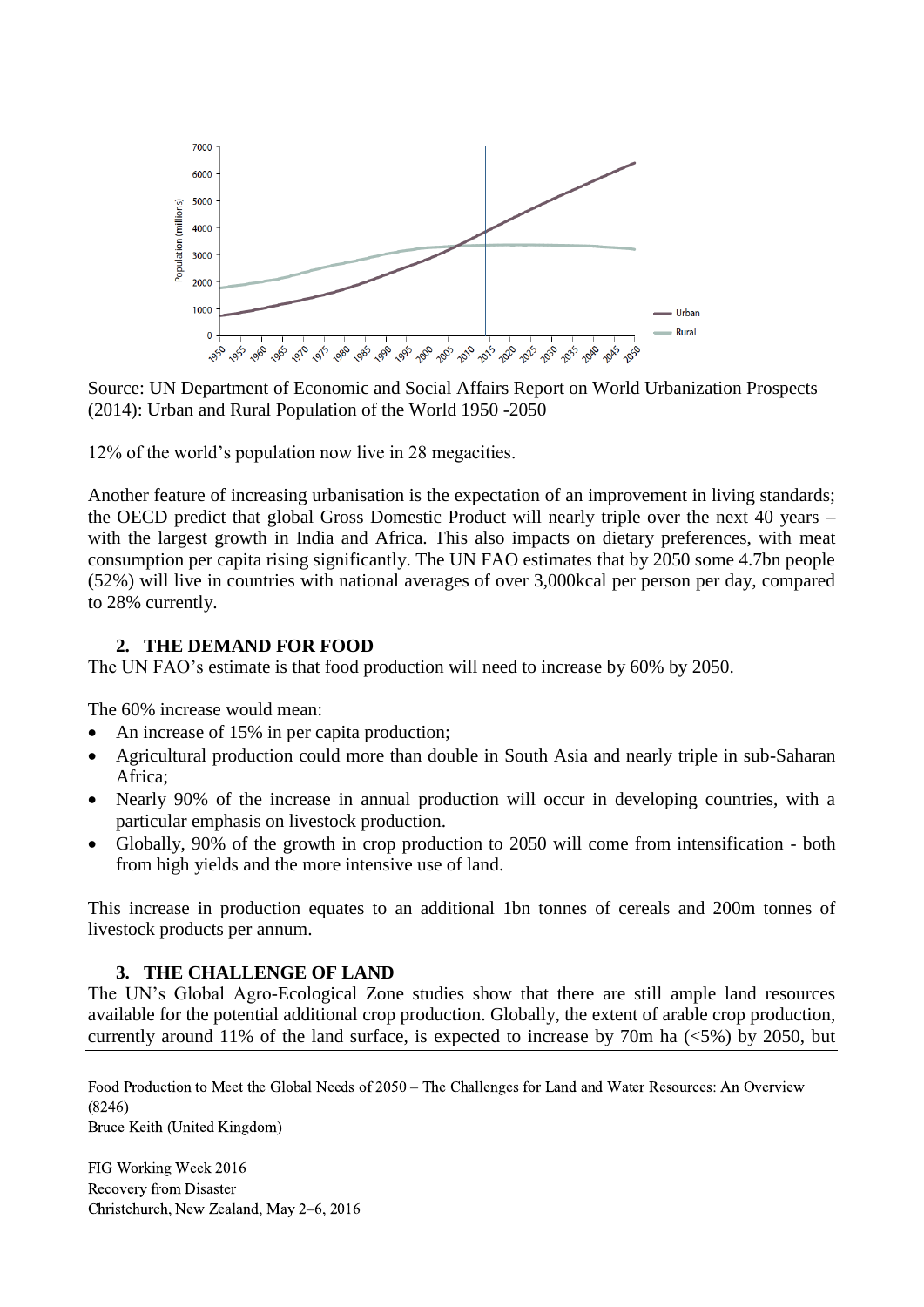this masks that 120m ha will be in developing countries and is offset by a reduction in croppable area of about 50m ha in developed countries. Most of the potential lies in Latin America and sub-Saharan Africa.

Many countries with growing populations are extremely land scarce, and much of the potential land is capable of growing only a few crops, and not necessarily those for which the demand is highest.

There are often obstacles to production – most notably chemical contamination, physical constraints, endemic diseases and a lack of infrastructure.

**Desertification** accounts for land losses of 12m ha per annum globally. If the land was properly maintained, with a reliable supply of water, this area could produce 20m tonnes of grain per annum.

Case Study: Desertification – soil turning to sand in Senegal.

The lack of, and unpredictability of, rainfall and consequential soil erosion and lack of boreholes has destroyed the harvest (peanuts) and changed the once fertile land into desert. This has threatened livelihoods and it is estimated that between 50 and 60 million people will migrate from the desert areas of sub-Saharan Africa by 2020.

Part of the solution in Senegal is the creation of the Great Green Wall –a vegetation belt aimed at providing minimum living conditions. It is a section of the Pan –African Regeneration Project, some 15 km wide and 7,100 km long, being planted to halt the spread of the Sahara Desert. But it will take  $10 - 15$  years to deliver results.

The other threat to productive land use is that of the possible consequences of **sea level rise, mainly due to climate change.** The USGCRP National Climate Assessment predicts that the sea level will rise between 300mm and 1,200mm by 2100, compared to a baseline of the 2014 level. Obviously, low –lying coastal areas and deltas, often very rich agriculturally, will be most vulnerable to a rise in sea level and inundation. It has been predicted that a 1 metre rise in sea level could result in productive land loss of 12-15% in Egypt; 16% in Bangladesh and many tens of thousands of hectares in China. And there are other threats from climate change –some physical such as soil erosion, more severe weather patterns with implications of flooding and drought and, of course, temperature variation and seasonality.

However, despite the threats, some of them perhaps becoming acute during the period of study, there is hope. Historically, the world's cultivated area has grown by 12% over the last 50 years. The irrigated-equipped area has doubled and continues to expand by 0.6% per annum.

Food Production to Meet the Global Needs of 2050 – The Challenges for Land and Water Resources: An Overview (8246) Bruce Keith (United Kingdom)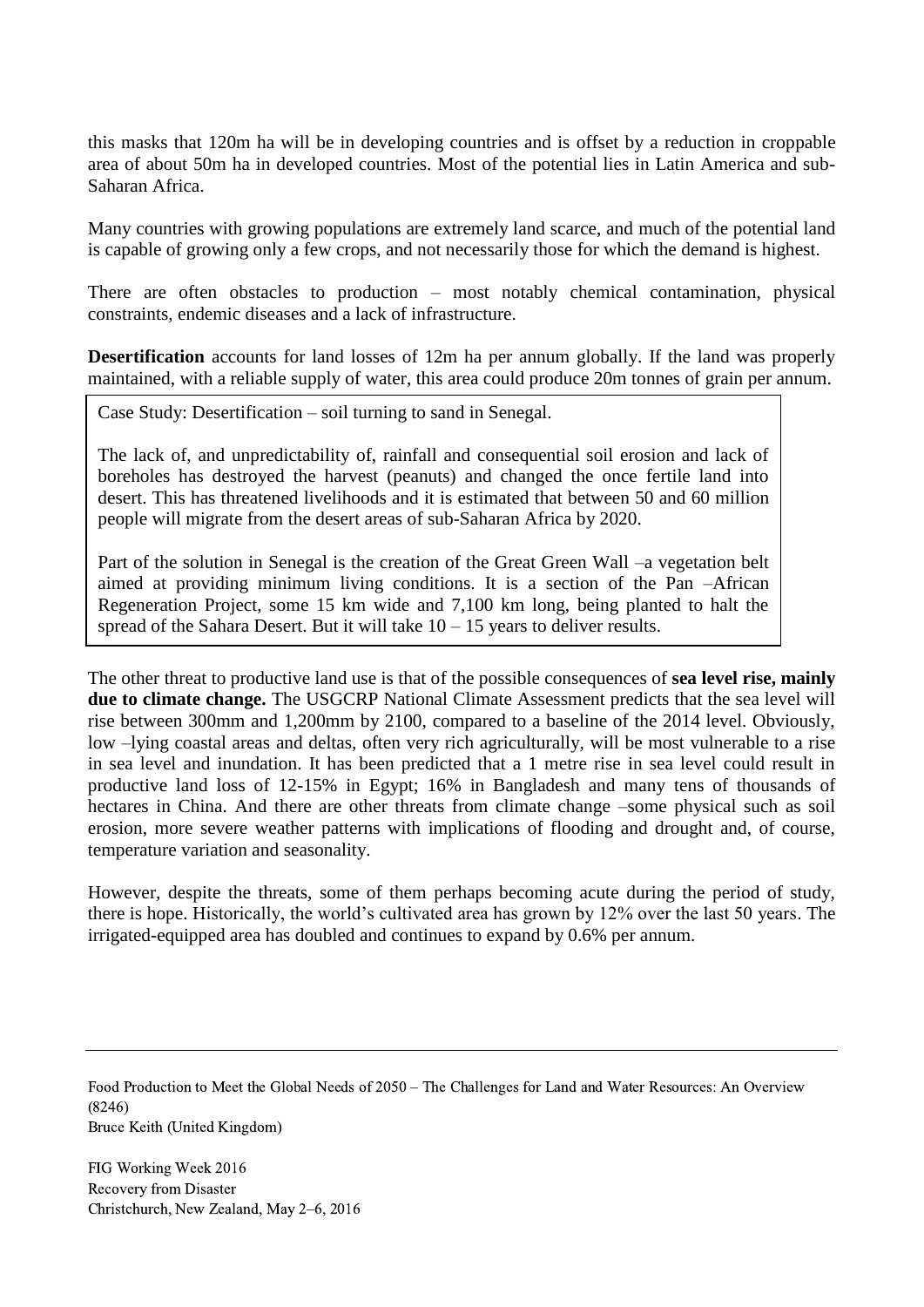## **4. THE CHALLENGE OF WATER**

Without water, Earth would not be a living entity. Ironically the planet we call Earth is also termed the Blue Planet –water covers 71% of its surface, yet only 2.5% is a freshwater resource.



# Where is Farth's Water?

Source: Igor Shiklomanov's chapter "World fresh water resources" in Peter H. Gleick (editor), 1993, Water in Crisis: A Guide to the World's Fresh Water Resources. NOTE: Numbers are rounded, so percent summations may not add to 100.

#### Source: usga<http://ga.water.usgs.gov/edu/waterdistribution.html>

One of the world's largest lakes, the Aral Sea in Russia, used to extend to 68,000m<sup>3</sup>, but has all but disappeared due to 60 years of feeder rivers being diverted on Soviet irrigation projects. It is considered the largest Man-made loss of water in recorded history. The eastern basin is now renamed the Aralkum Desert.

Food Production to Meet the Global Needs of 2050 – The Challenges for Land and Water Resources: An Overview (8246) Bruce Keith (United Kingdom)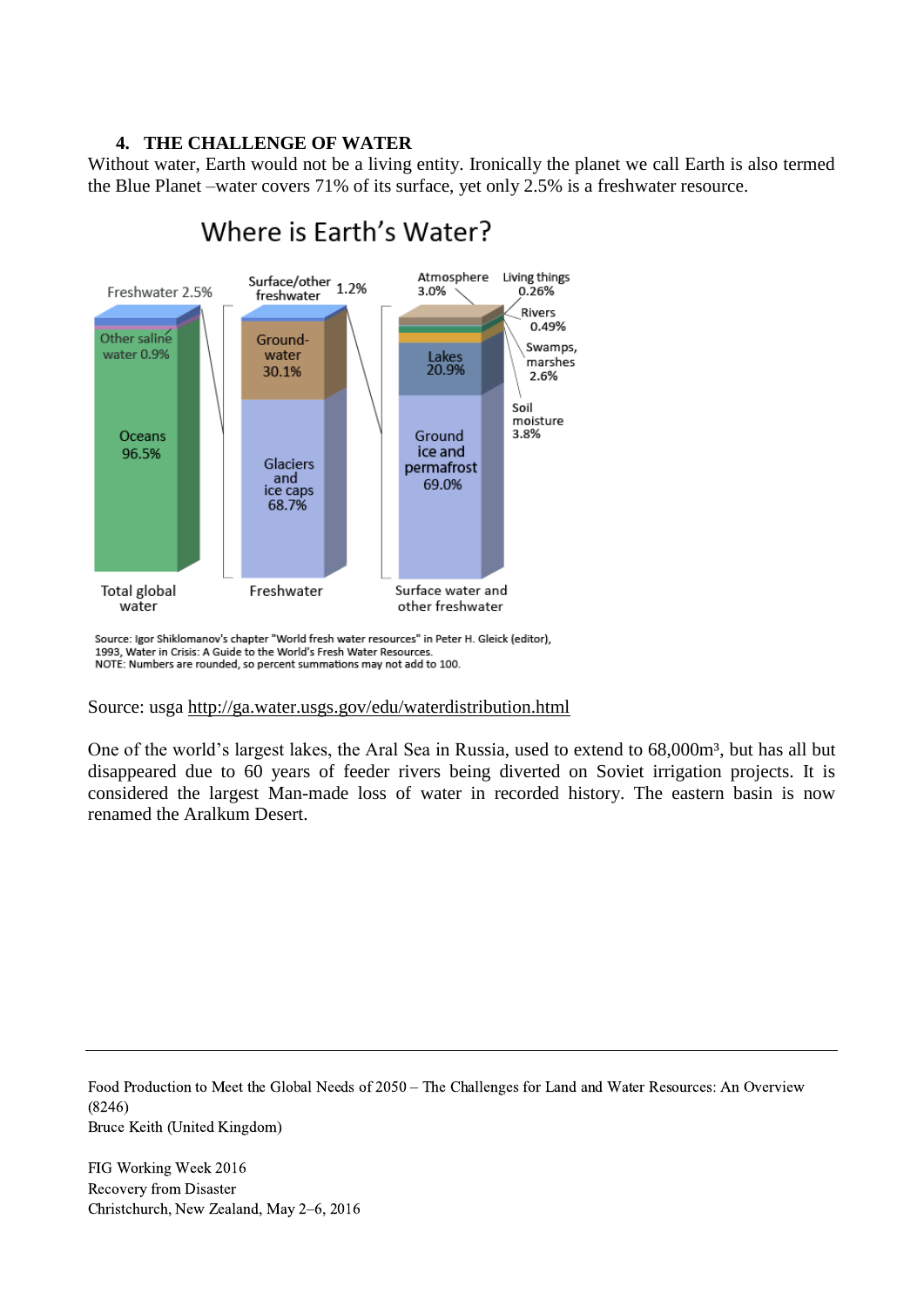

Source: NASA satellite images – latest, on right hand side, in August 2014

There are other significant constraints on the available freshwater resource.

- Nearly two-thirds of China's groundwater and a third of its surface water was rated as unfit for human contact in 2014.
- Freshwater is not always where it is most needed. Brazil has 3% of the world's population and 13% of its land based water; India has 18% of the population but only 3% of the water and China has 20% of the global population, but only 6% of the water.
- Access to water is a basic human right. Water rights are complex and highly variable and subject to local and national regulation. Having a value, it has a cost, but that is irregular and frequently misrepresented.

The global water use is estimated at  $7,500 \text{ km}^3$  per annum – equivalent to the annual flow of the Amazon, the largest river in the world.

The principal consumers are:

Food Production to Meet the Global Needs of 2050 – The Challenges for Land and Water Resources: An Overview (8246) Bruce Keith (United Kingdom)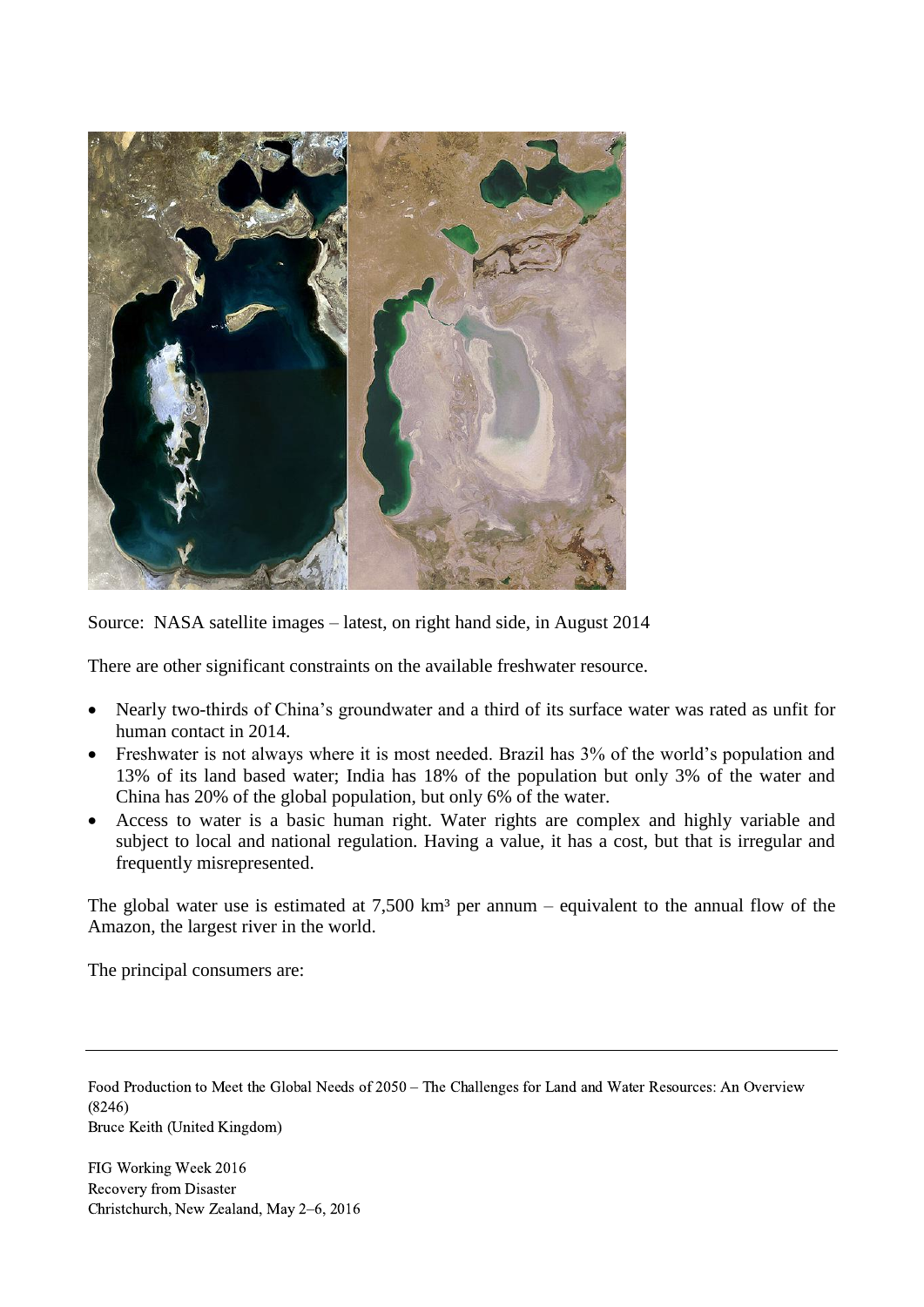

The relative percentage users vary considerably between countries – in developed countries the industrial usage is significantly higher. Freshwater withdrawals have been estimated to have increased threefold in the last 50 years, with demand increasing by 64bn m<sup>3</sup> per year (Source: The Pacific Institute, USA).It is estimated that the annual demand for water will increase by 47% by 2030 to satisfy China's needs and will double in both South America and India. Accelerated growth in the sub-Saharan continent of Africa is estimated will generate a 283% increase in annual demand over the same period.

## **The crux is that at increases of 2.5% per annum, water consumption is growing faster than the world population.**

#### **Water Footprinting**

Of more relevance than global statistics is the work by UNESC –IHE, Gleike and Allan on the water resource implications of the goods and services we consume. This is the concept of "virtual water", which captures the total water used, or embedded, in the production of a commodity.

#### **Table 1 Water footprints of crops and livestock production (per kg produced)**

| Crop               | Total water requirement (litres) |
|--------------------|----------------------------------|
| Wheat/Alfalfa      | 900-2,000                        |
| Sorghum/corn/maize | 1,000-1,800                      |
| Rice               | 1,900-5,000                      |
| Soybeans           | 1,000-2,000                      |
| <b>Livestock</b>   |                                  |
| Sheep              | 6,000                            |
| Pig                | 4,800                            |
| Beef               | 15,500                           |
| Chicken            | 3,500-5,700                      |
| Eggs               | 3,300 (120-200 l per egg)        |

Source: Extract from World Water 2008/09 and Water Footprint [\(http://www.waterfootprint.org\)](http://www.waterfootprint.org/)

Food Production to Meet the Global Needs of 2050 – The Challenges for Land and Water Resources: An Overview (8246) Bruce Keith (United Kingdom)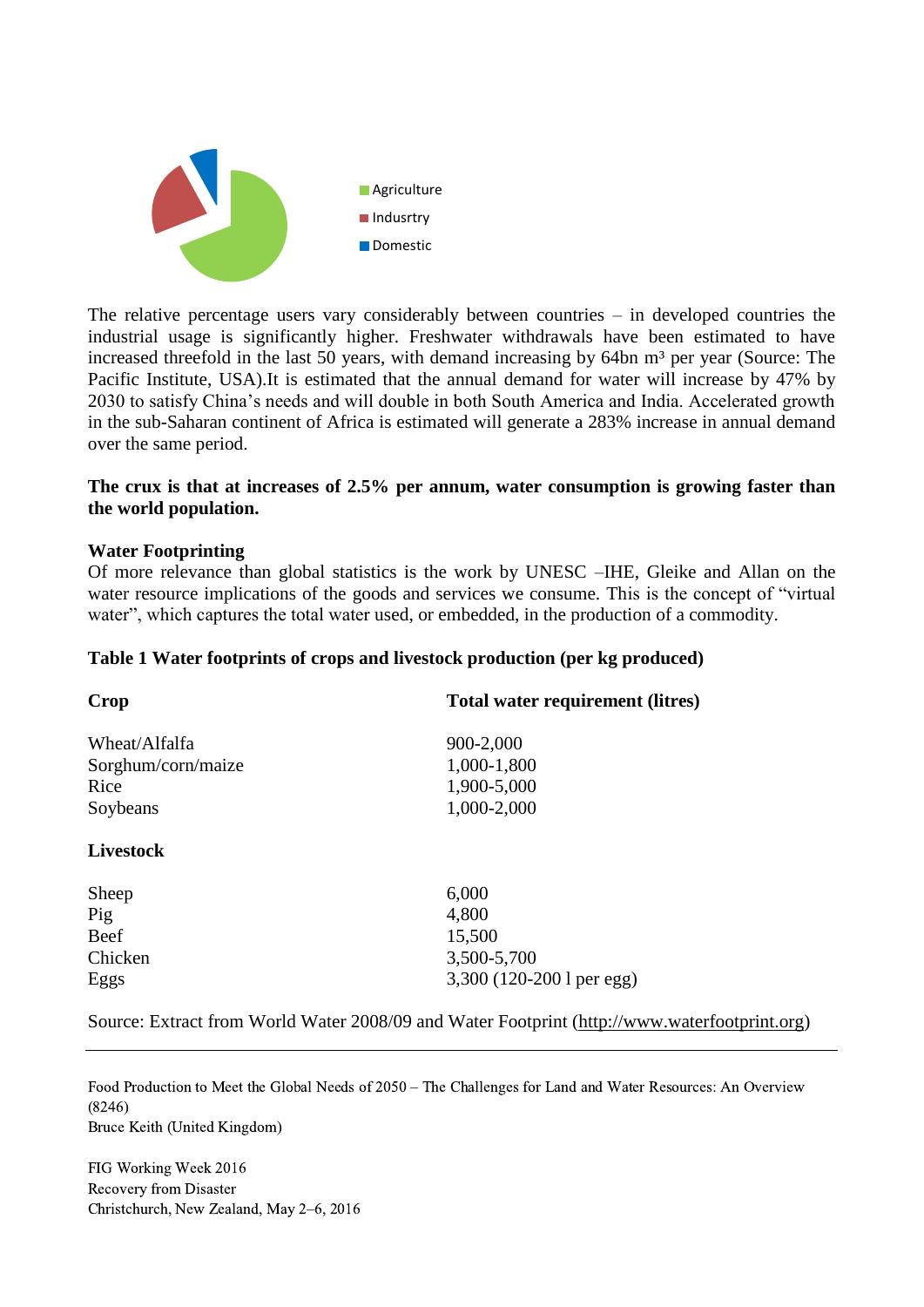### **The availability of water internationally: Water Risk**

The challenge of water centres around how much? where? and when? The World Resources Institute (WRI) has developed an Aqueduct Overall Risk Map showing geographical areas where significant problems occur as a consequence of a shortage of water, being available in the right place, and at the right time.



Source: WRI Aqueduct Overall Risk Management Map

The UN define water stress where the annual supplies are  $\langle 1,700m^3 \rangle$  per capita. There are no shortages in Scotland, but there are serious shortages in India, Pakistan, Yemen, parts of Africa (Ethiopia), and parts of USA (California). In Sao Paulo, the world's  $12<sup>th</sup>$  largest city, the figure is 200m³, or "absolute scarcity". Water 2030 predicts that by 2030 demand will have exceeded supply by 40% and half of us will live in "water stressed areas".

# **5. The UN's analysis of irrigated agriculture and the potential for expansion**

Currently, irrigated agriculture covers 16% of arable land in use, but accounts for 44% of all crop production. For developing countries the figures increase to 21% of arable land, accounting for 49% of production. The figure for cereals is 60%. The world expansion of arable area over the next 35 years is critically dependent on the ability of the non-temperate countries to maintain, improve and expand irrigated agriculture.

The projection is that the area equipped for irrigation could expand by 20 million ha (6.6%) by 2050. Nearly all of this increase will be in developing countries. By 2050, nearly 60% of all land with irrigation potential (estimated at 417million ha), will be in use. Taking account of new

Food Production to Meet the Global Needs of 2050 – The Challenges for Land and Water Resources: An Overview (8246) Bruce Keith (United Kingdom)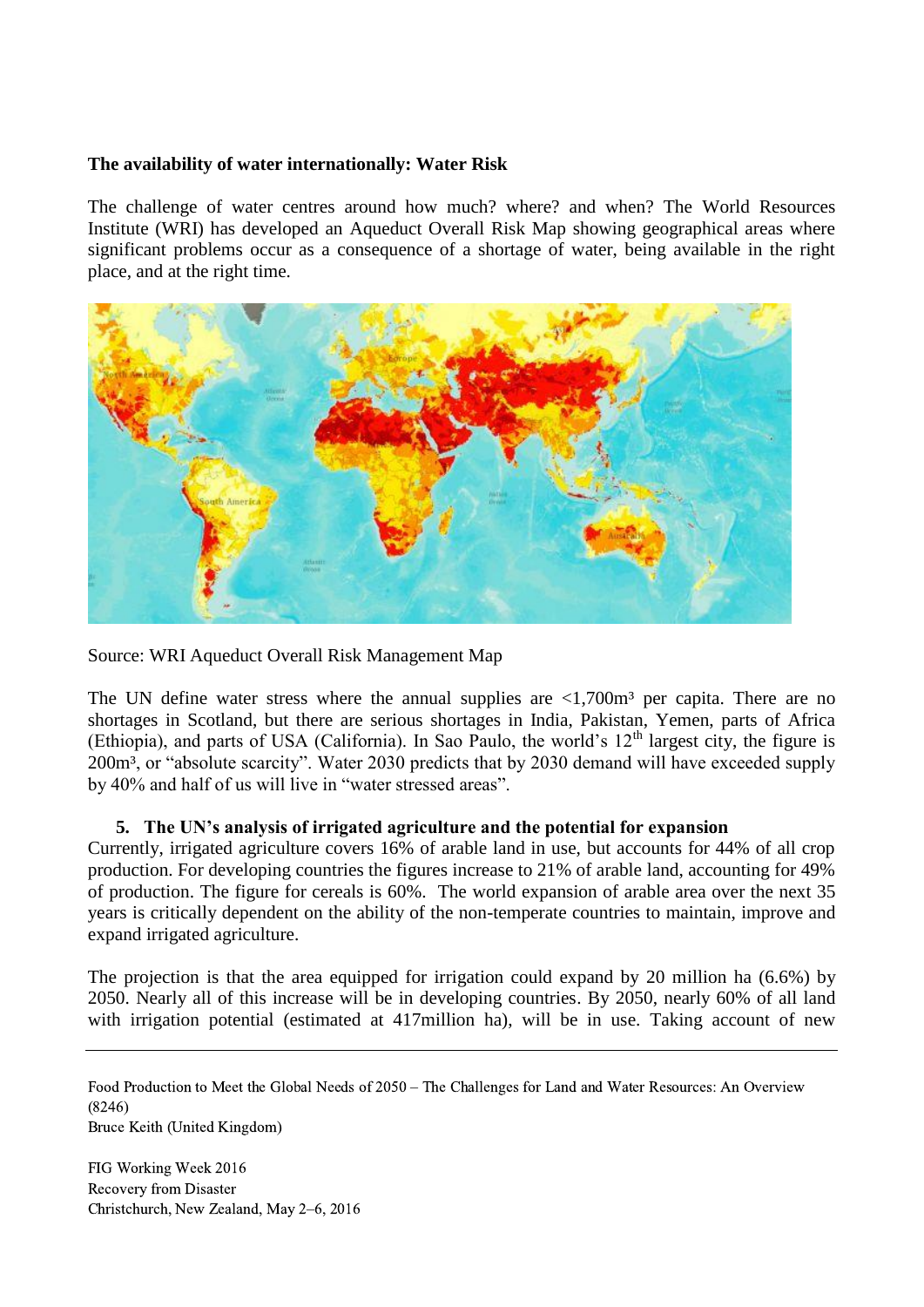irrigated areas lost to degradation, water shortages, etc, the remaining areas in developing countries suitable for irrigation (ie beyond 2050) but not yet in use, will be severely restricted in extent.

The regions where the expansion of new irrigation schemes will be most prevalent are likely to be those where more intensive cultivation is problematic, such as East Asia, South Asia and the Near East/ North Africa. Further expansion will, of course, become increasingly more difficult as water scarcity increases and competition for water from households and industry continues to reduce the share available to agriculture.

# **6. RESPONDING TO THE CHALLENGES**

Historically, the appliance of science and technology has contributed very significantly to increased agricultural production and will be the key to unlocking the potential for further increases. This is not a Malthusian Trap – the "We're doomed" outlook on future prospects. Rather, it is an excellent illustration of the Boserup Theory in practice. Boserup can be paraphrased as "Necessity is the Mother of Invention", a pro-active approach which I continue to promote as the solution.

As a sector, Agriculture can be immensely proud of its track record on innovation. Past achievements through research and development, and sheer practical expertise and experience, have brought huge advances in the appliance of science and engineering: crop and livestock genetics, soil fertility, mechanisation, and precision farming. To use just one example –the UK population has increased by a factor of 5 since 1800, but the productivity of rainfed wheat has increased tenfold. The 2015 harvest in Northumbria set new world records for cereal yields.

## **7. THE BASIC OPTIONS**

There are three basic precepts to sound resource use and management:

- How can we use less of it?
- How can we use the same resource more effectively?
- How can we create more resource?

All of the above are properly constrained by the objective that in using this resource, we do not inadvertently damage or destroy another one – the principle of sustainable development. The solutions to achieving successful water resource management need to include global, regional and local perspectives –including the water catchment and farm level.

#### **8. HOW CAN WE USE LESS OF IT?**

There are eight generic "majors" before we focus on the specifics.

• Population control: Obviously the largest variable in the equation on the feeding the world's population is the population. Leaving aside the abhorrence of war and disease, it is worth dwelling on China's "one-child policy". Even although this policy was changed in 2015, it did deliver population "savings" of 300 million, which equates to an approximately 20% decrease in water usage.

Food Production to Meet the Global Needs of 2050 – The Challenges for Land and Water Resources: An Overview (8246) Bruce Keith (United Kingdom)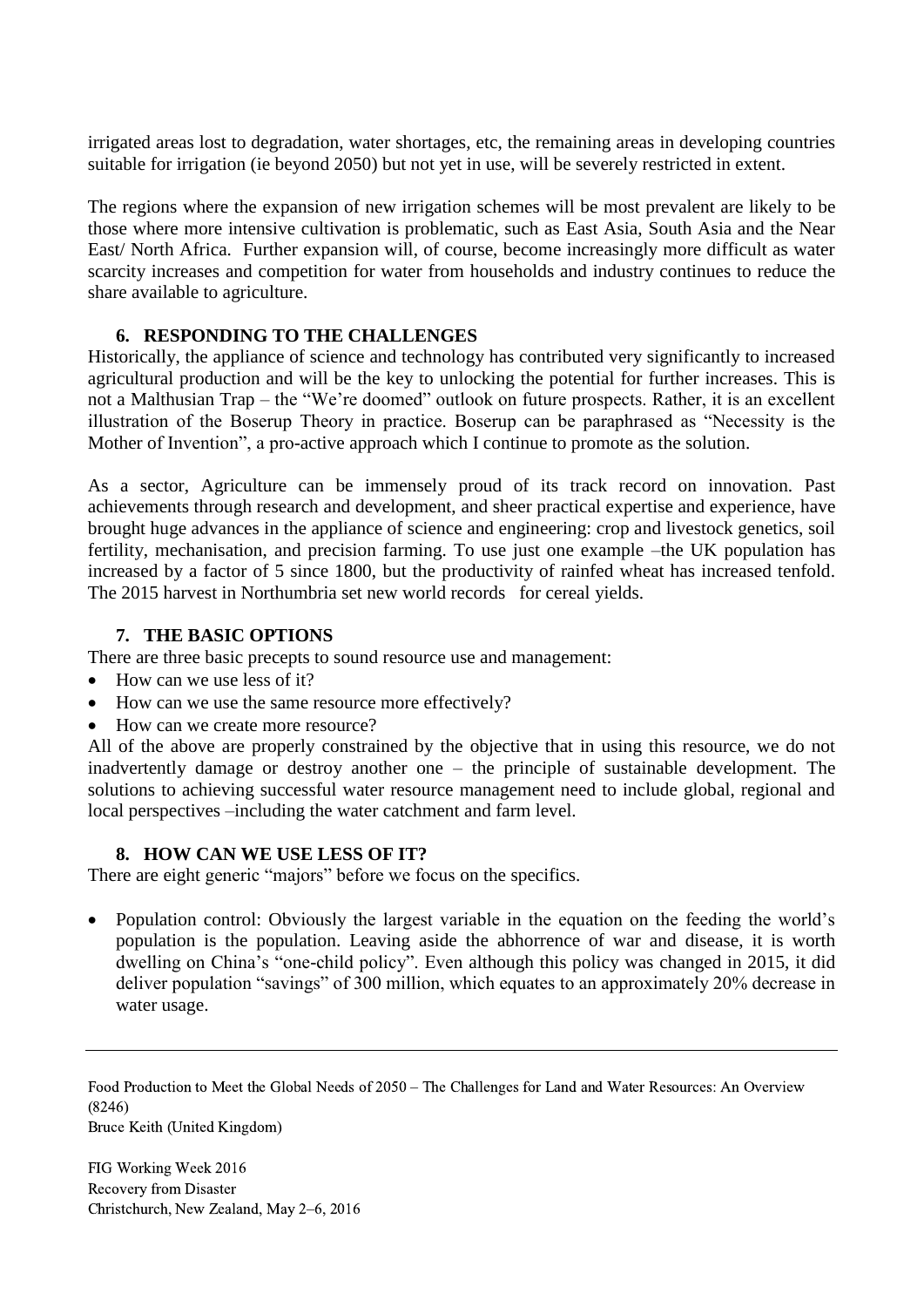- Dietary changes: The water footprint work referred to earlier holds the key to how "we could eat ourselves out the problem" (Tony Allan). Shifting from a preponderance of meat to a vegetarian diet could reduce per capita water consumption in the industrial countries by up to 40%.
- It isn't cricket is it? In Canada a farmer is rearing insects for human food consumption. Containing twice the protein per gram as beef, the farming of insects could yield significant savings in both land and water compared to traditional crop and livestock production. A family of four eating insect-derived food for one day per week could, it is estimated, save 1 million litres of water over conventional farming methods. Food for thought?
- Stop wasting food: The UN FAO estimate that 32% (by weight) of all food produced globally is lost or wasted. This is equivalent to 1.4bn ha of superfluous cropland and is tantamount to throwing away water!
- Use the right water for the correct purpose: Whilst the World Health Organisation estimates that there are over a billion people who lack access to safe drinking water, industrialised nations use water of potable quality not only to drink, but also to wash the car, water the garden and flush the toilet.
- Treat and Recycle "greywater": Greywater is all wastewater generated in domestic and commercial operations without faecal contamination. With minimal treatment it can be re-used on site for toilet flushing, landscape and crop irrigation purposes.
- Reduce water wastage: A running sore (literally) is the amount of treated water which is lost in the distribution system. 8.6 trillion gallons are lost to leakage globally each year – enough to supply Niagara Falls for four months.

Food Production to Meet the Global Needs of 2050 – The Challenges for Land and Water Resources: An Overview (8246) Bruce Keith (United Kingdom)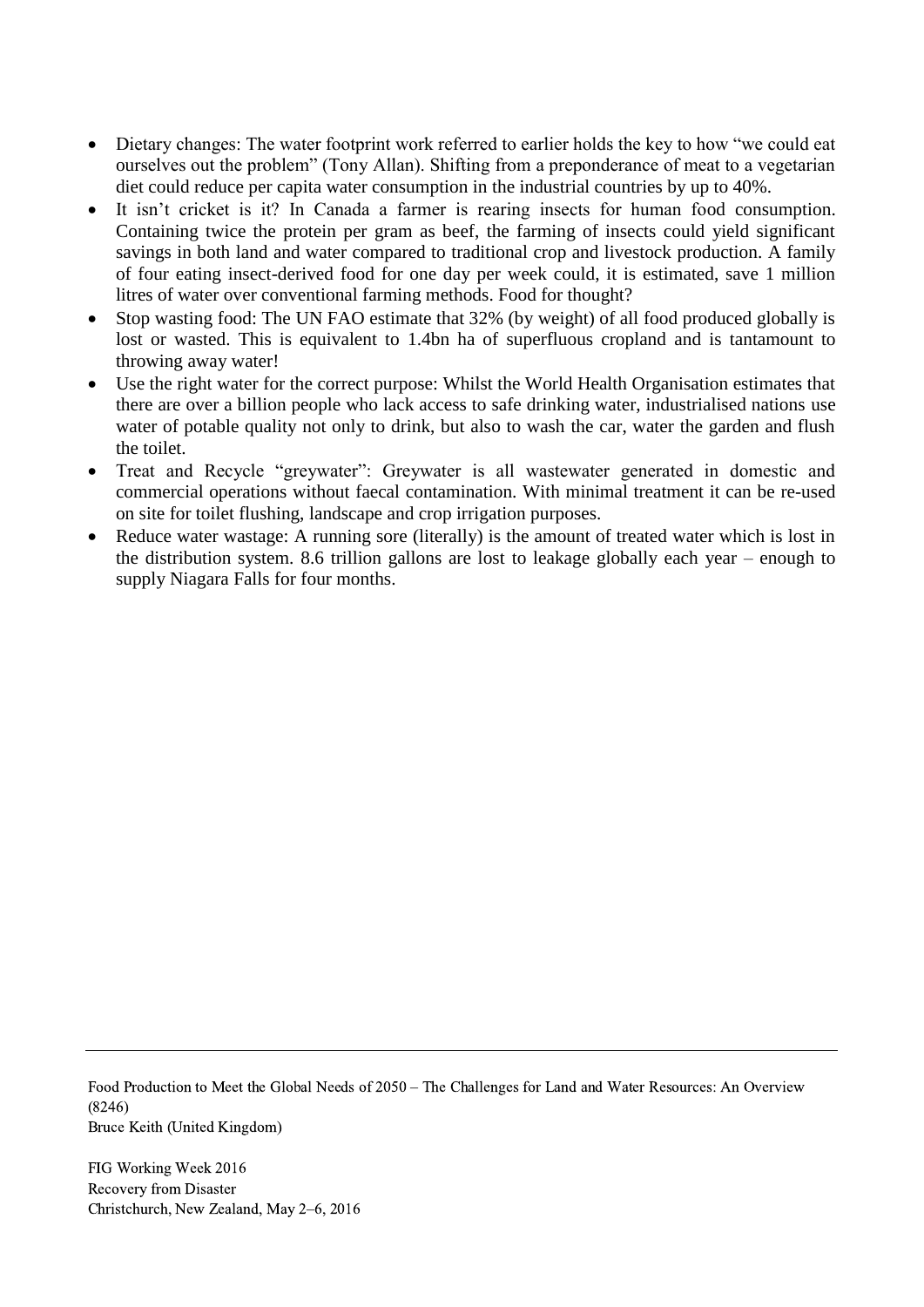

Source: Deborah M Keith (August 2015)

 Turning sewage into drinking water (the toilet to tap solution): This is the big ask! Using polymer membranes no thicker than a human hair, in Orange County in California, the plant sited next door to the district's waste water treatment facility, pumps out 100 million gallons of drinking water each day, sufficient to supply 850,000 local residents. This is the largest "toilet to tap" facility on the planet, but by 2040 it is predicted that recycled wastewater will be the major source of California's water supply.

# **What can Agriculture do to meet the challenge of reducing water needs?**

Develop drought-resistant crops/varieties that require less water

The International Maize and Wheat Improvement Centre (CIMMYT) is developing new crop and resource management initiatives, including practices which reduce the use of inputs, especially Water and Nitrogen. These include a drought-tolerant maize for Africa seed scaling.

Plant crops that are less thirsty than staple feedstuff crops

Grain Sorghum is the third most important cereal grown in the USA and ranks fifth in the world. Sorghum has a very fibrous root system which can extend to a depth of 1.2m and the crop develops its seed heads over longer periods of time than maize. Therefore short periods of water stress do not usually have the ability to prevent kernel development. With a waxy coating on its leaves and stems, it holds water in its foliage better than maize. It can, therefore, be grown in low rainfall areas

Food Production to Meet the Global Needs of 2050 – The Challenges for Land and Water Resources: An Overview (8246) Bruce Keith (United Kingdom)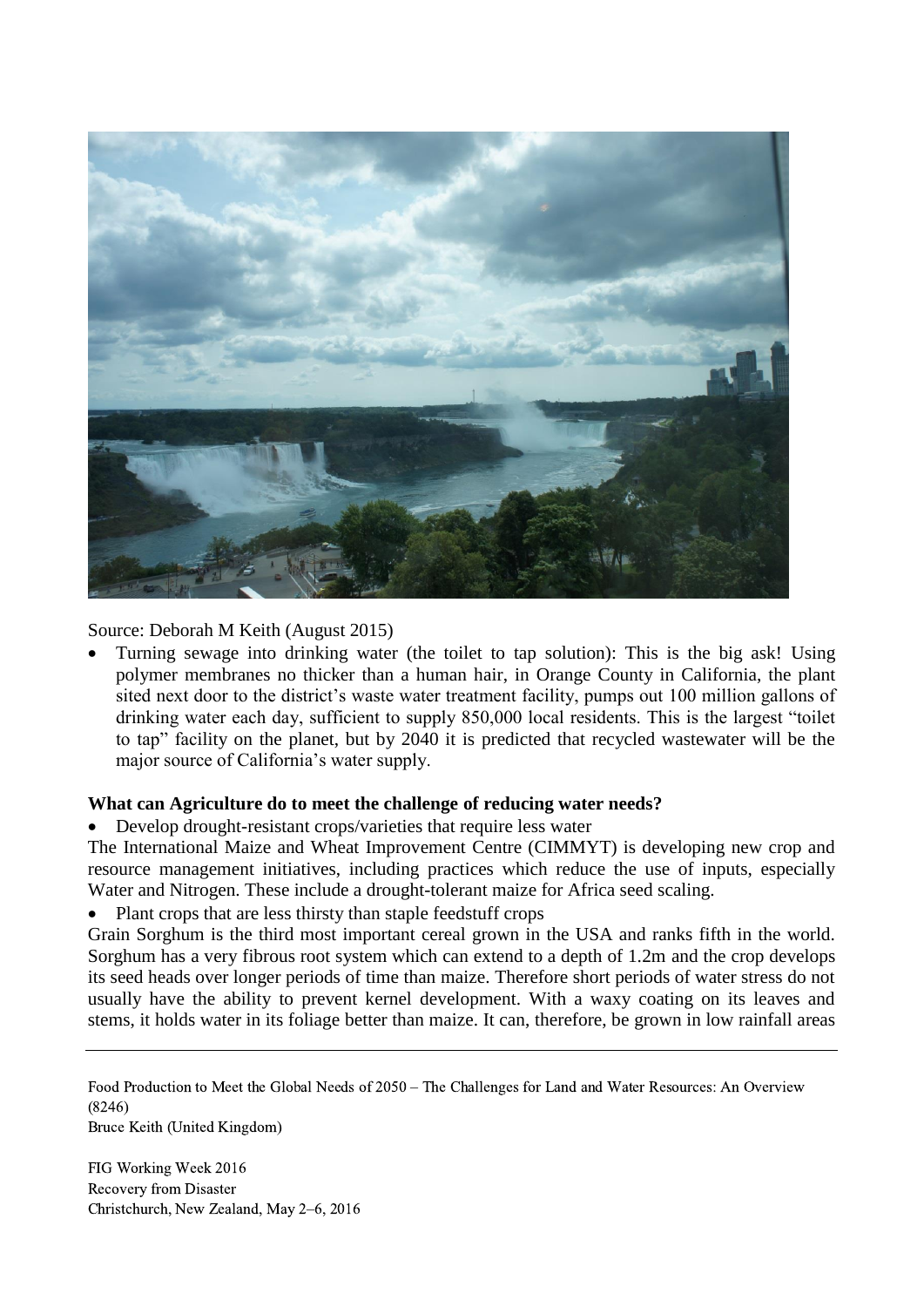and is popular in drought-prone regions. While the older varieties with high tannin content are more limited in their use as feedingstuffs, the newer non-tannin varieties can be used without limitation, and the energy value is broadly comparable with maize. The International Crops Research Institute for the Semi-Arid Tropics (ICRISAT) is making significant efforts to improve sorghum farming. A new variety in India produces 7 tonnes per ha and there are now 194 improved cultivars worldwide.

Paradoxically, given its drought –resistant physiology, sorghum is also more tolerant of wet soils and flooding than most grain crops.

Reduce the reliance on feed crops as a protein source by using substitutes as an alternative

As a stable source of protein and fatty acids, cultivating fly larvae or maggots from insects as a substitute protein source in animal feeds could release a significant area of land, globally, for other food crops. The Food and Environment Research Agency's PROteINSECT project is working to provide outcomes which will advance opportunities for scaling this as a recognised technique in the sustainable food chain.

Genetic Modification of crops and livestock

Seeking varieties of crops or breeds of livestock which use water more efficiently e.g. where a decrease in the water to feed ratio and improvements in the feed conversion ratio can be achieved through effective breeding schemes. Water quality is also key to maximising production – it affects the gut and therefore the ability to absorb feed effectively.

• Reduce water usage/wastage in buildings

In intensive livestock buildings the farmer is seeking to ensure the animal gets sufficient water on which to thrive, whilst avoiding wasting water through spillage, with resultant contamination consequences. In chick rearing units, for example, the use of an inverted nipple contained within a spill cup provides a clean, easily controlled and zero-spillage option.



#### Source: [www.roxell.com](http://www.roxell.com/)

Reduce water losses in the field through improved management practice

Changes in crop rotations to include crops that are less exposed and/or less sensitive to water deficits or droughts may achieve water use efficiencies overtime. Similarly, changing the sowing date to benefit from longer growing seasons and reduce the probability of the crop being exposed to

Food Production to Meet the Global Needs of 2050 – The Challenges for Land and Water Resources: An Overview (8246) Bruce Keith (United Kingdom)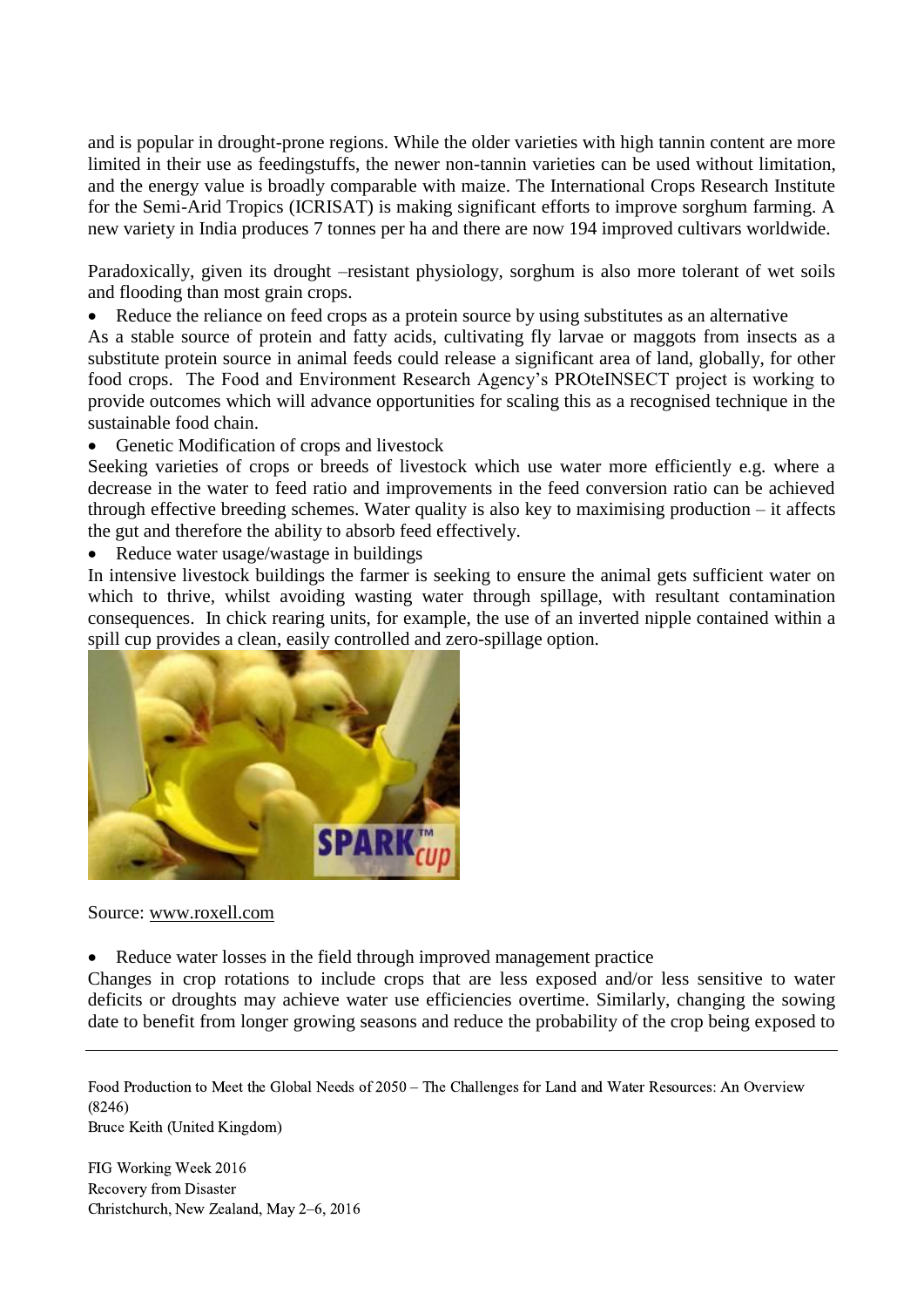a drought period may offer some wins on the challenge of water, but these are very dependent on the accuracy of seasonal weather forecasts. In the field, practical measures, such as operating irrigation sprinklers by application near the surface of the crop/soil will reduce losses due to evaporation or spray drift.

# **9. HOW DO WE USE THE SAME RESOURCE MORE EFFICIENTLY?**

The UN's Sustainable Development Goals (SDGs) were launched in 2015. SDG 6 clearly sets out the imperative of achieving water efficiency in the use, management and development of water resources across all sectors.

Improve irrigation techniques – modelling and remote sensing.

"Produce more crop per drop" is a useful way of looking at the significant advances which have been derived from the evolution and development of Precision Agriculture. Precision agriculture is the fusion of information and engineering technology. By bringing sensitivity to the timing and accuracy of input applications, it directly contributes to improvements in the Natural Resource Productivity, strengthened further by biotechnological advances.

The appliance of Precision Agriculture in seeking to improve water use efficiency is the subject of the following two papers this afternoon. I shall therefore leave the detail to our speakers to cover; however, I would emphasise the encouraging progress which has been made in this area deserves adequate research and development funding and attention to practical, cost-effective applications, to reap the maximum benefits.

Ensure most effective use of physical irrigation application techniques

Rather than broadcast water across a wide area, as is the traditional practice,–where the spray can evaporate and much of the water fails to reach where it is needed on the crop, the use of variable rate irrigation provides the crop with water where and when it is required. On the farm, the use of pivotal and lateral irrigation systems are capable of variable rate irrigation using individual nozzle control with time pulsing. Again, there is more detail on this subject from Craige Mackenzie.

• Improve traditional management practices

Even in traditional agricultural systems there is scope to adopt more efficient methods of irrigation. Furrow surge irrigation -one where on and off surges of stream water are delivered at the head of the furrows, can save between 20 and 30% of irrigation water and reduce run-off by a further 10%. The use of automatic valves, in more sophisticated arrangements incorporating water meters, provide the opportunity to achieve high levels of control and yield economic results.

• Make more of the soil resource

We use only a fraction of the capacity of the soil, yet it is a key medium for crop growth. Look to improve drainage, soil structure, cover cropping, enhanced organic matter, strip tillage, rotations and other husbandry techniques as a means of improving water use efficiency.

• Collect "spare" water

Consider rainwater harvesting as an option for capturing and using "spare" water – for cleaning purposes, or with minimal treatment, as a source of drinking water, noting the water quality

Food Production to Meet the Global Needs of 2050 – The Challenges for Land and Water Resources: An Overview (8246)

Bruce Keith (United Kingdom)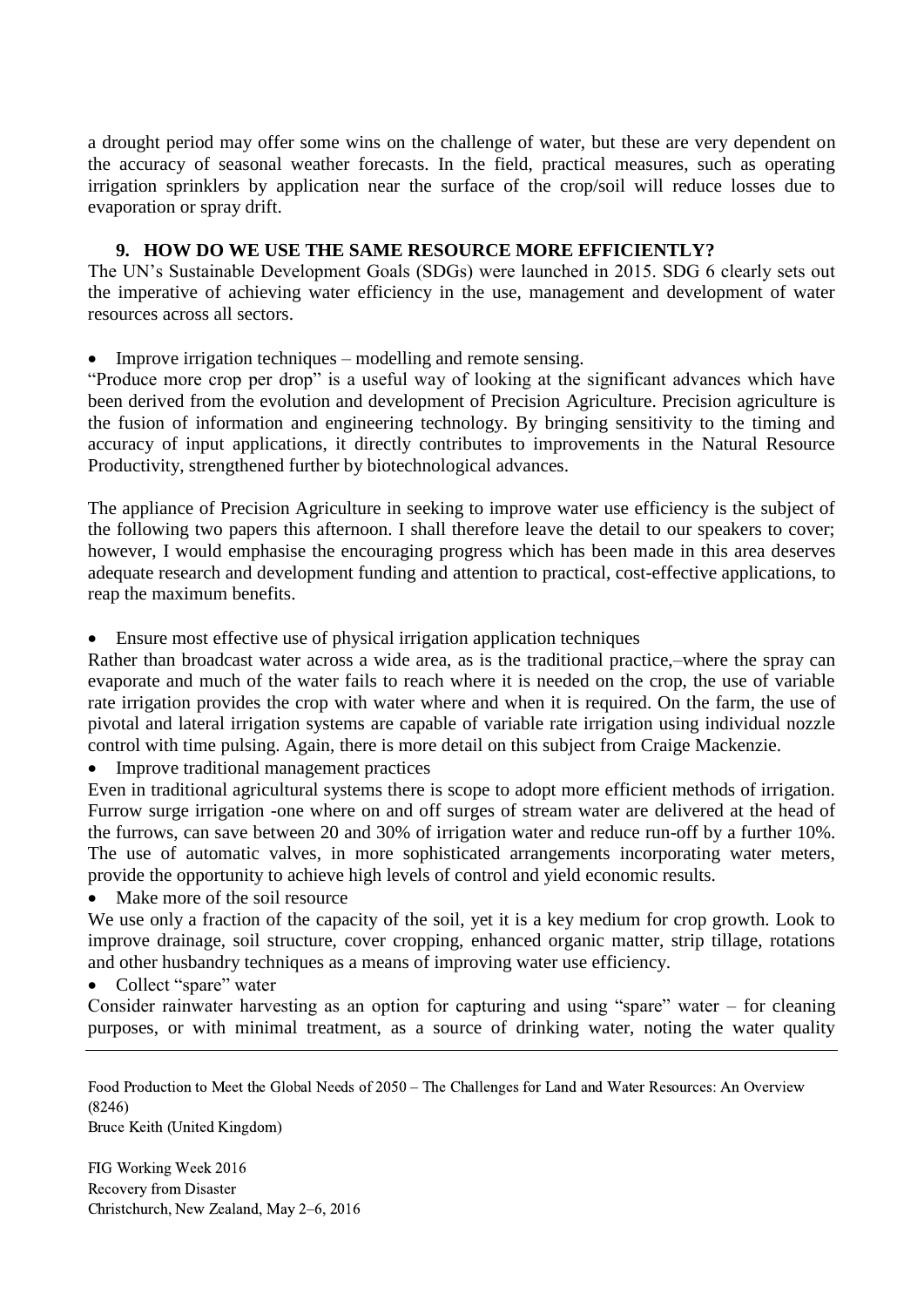prerogative. Also note the use of permeable materials in construction and yard areas where rainfall can be absorbed – note the concept of a "sponge " city has been developed in cities such as Beijing where the devastating flood waters are captured to bolster, somewhat ironically, their chronic water shortage.

• On –farm storage

Develop on –farm or cooperatively owned reservoirs where water sharing or water trading agreements between neighbouring farms can work to everyone's benefit.

• Recycle on –farm water

In Australia, "trickle water" is used as a temperature control to chill the air as it enters intensive poultry houses. The water continuously trickles down 150mm corrugated cooling pads on huge tunnel fans/inlets. The condensation moisture produced from evaporative cooling is captured and recycled within the ventilation/cooling system. In hot climates like Australia where water is extremely scarce, this is an excellent example of how the water is used and re-used to maximum effect.

Use of on-farm wastewaters

The use of recycled farm waste water on crops as a water resource has the added value of a fertiliser component. Guidance is widely available on water quality and health protection measures e.g. UN Land and Water Division: Safe Use of Wastewater in Agriculture. The use of reed-bed filtration is often a relatively easy way of treating waste waters and also offers an opportunity to create a wildlife habitat on the farm.

• Re-use "public" wastewater for irrigation

Modern urban waste water treatment systems are significantly more reliable in removing contaminants, heavy metals etc. from waste water than their predecessors. Clearly full laboratory analysis of both the "cleaned" waste water and the receiving soil is a pre-requisite to ensure compliance with physical, chemical and micro-biological parameters. There are some useful examples where the safeguards have been rigorously applied, which demonstrate this re-use is an accepted agricultural practice. Israel sets the benchmark high – it reclaims and recycles almost 100% of its wastewater for non-potable uses, with a significant proportion going to irrigation. In Italy and Spain, over 4,000 ha of various crops are irrigated using recycled water.

• Promote Best Practice through Education and Incentive

As farming and the wider community understands the issue of water resource scarcity, momentum will gather pace on new initiatives. These might include an extension advisory service on integrating water use and water use efficiencies into a whole farm plan approach. Capital grants for investment in infrastructure and associated equipment to farmers, or capital allowances under the taxation system, both tied to the requirement for asset maintenance and environmental objectives, offer alternative policy initiatives.

On the community education front, food labelling tells us much about the ingredients and the supply chain, but one major fact it fails to mention is the cost of the water, measured, perhaps, in water footprint terms.

Food Production to Meet the Global Needs of 2050 – The Challenges for Land and Water Resources: An Overview (8246) Bruce Keith (United Kingdom)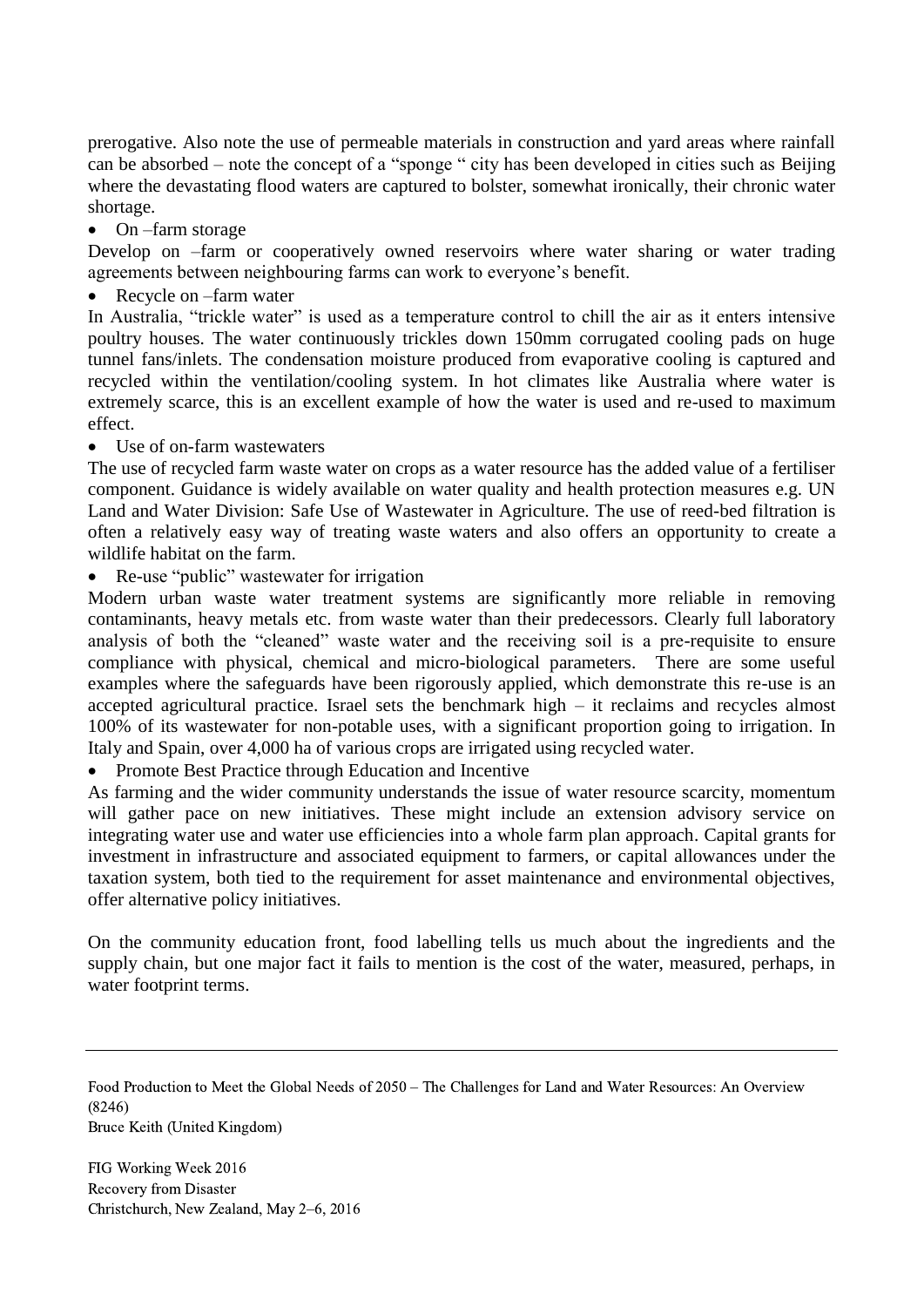## **10. HOW DO WE CREATE MORE WATER RESOURCE?**

Develop cost effective methods of desalination

The fact that 97.5% of the world's water resource is saltwater, or at best, brackish, has meant that it has until recently been "off-limits". Simple agronomy tells us that plants do not like salt. Indeed irrigation processes tend to leave salt minerals behind leading to soil contamination issues with irrigated farmland –some 21% of total irrigated land is subject to salt damage. Access to desalination can reduce dependence on precipitation cycles and enable the use of traditionally unusable water, but it dramatically increases costs and the water supply's reliance on energy. Developments in the last decade, however, mean that desalination may offer, if not a panacea for all ills, at least some solace in our quest for freshwater.

The two significant advances which have made desalination a viable option are:

- a) Advances in the reverse osmosis process, including membrane development and forward osmosis processes; and
- b) The reduction in energy costs with the use of renewable energy.

The forward osmosis process actually combines improved membrane performance and reduces the energy requirement for irrigation water by up to 80%. Developed by the Centre for Technology in Water and Wastewater (CTWW) at the University of Technology in Sydney, the Fertiliser Drawn Forward Osmosis system draws water from saline via osmosis by employing high-concentration soluble fertilisers (typically ammonium hydrogen phosphates) on the opposite side of the membrane filter. As Australia uses 60% of its water supply for irrigation, this could be a major innovation.

Today's desalination plants use renewable energy sources, in particular solar power, and consume only 3kWh/m<sup>3</sup> of energy compared to the 10kWh/m<sup>3</sup> in the 1970s.

What else might a farmer get out of his use of desalinated water? Australia's Commonwealth Scientific and Industrial Research Organisation (CSIRO) have experimented with conditioning the desalinated water with minerals and nutrients at the point of treatment. Adding nutrients to improve crop quality and production may help make the water product more cost-effective.

Some 70% of world capacity in desalination is currently in the Middle East, principally in Saudi Arabia, Kuwait, United Arab Emirates and Qatar. A further 6% is in Libya and Algeria. However the drought in California, now in its fifth year, has prompted investment activity on desalination plants – with the Carlsbad plant near Los Angeles becoming operational in 2016. The market analysts, Frost & Sullivan forecast that global desalination will double in the number of facilities by 2019.

• Grow salt tolerant crops

Research by Zilt Proefbedrijf in The Netherlands has grown potatoes, and some other crops, successfully in salinized soil conditions. At the International Center for Biosaline Agriculture (ICBA) in Dubai, experiments are undertaken on crops which can flourish on least water, and, in particular, those which can thrive on saline soil. One crop which may have potential as a

Food Production to Meet the Global Needs of 2050 – The Challenges for Land and Water Resources: An Overview (8246)

Bruce Keith (United Kingdom)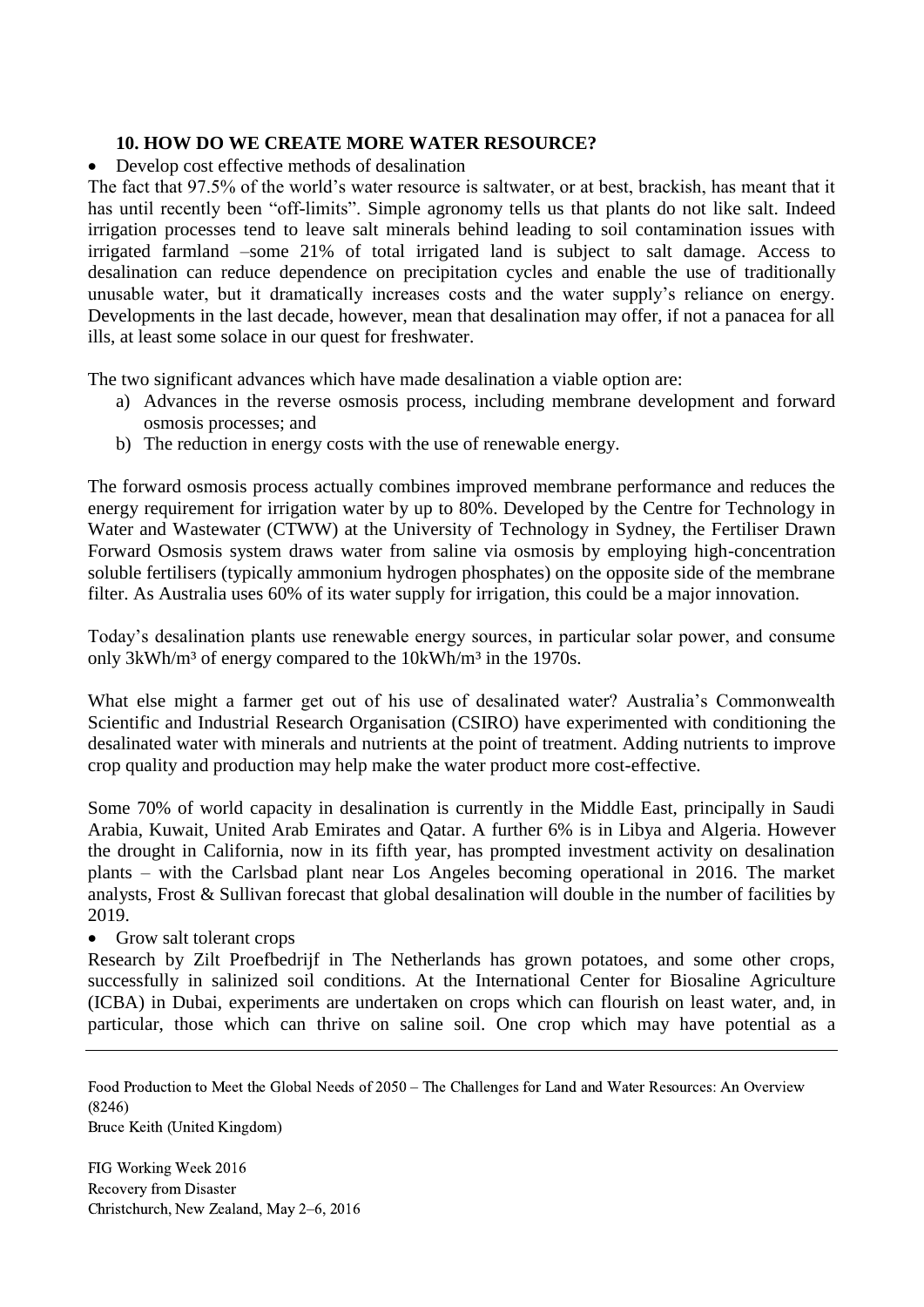pseudocereal or as animal feed is quinoa –best known in the UK as a nutrient rich health food served by up-market chefs. It is drought –tolerant and has a low water requirement. However, it is also tolerant of salt water and thrives on the salt beds of Bolivia and northern Chile.

The Rainmakers - the science of cloud seeding or "weather modification"

A report by the US National Academy of Sciences has stated that "searching for ways to enhance precipitation…. is one of the most important challenges that can be tackled by science". It has developed as a practical science since the 1940s, but today the United Arab Emirates lead the development of this innovative solution to drought –the National Center of Meteorology & Seismology launched an ambitious 3 year research programme, worth US\$5m, in January 2016. The applications of technology are likely to include the production of new seeding materials, remote sensing as well as in-situ observation and technologies applied to rainfall enhancement. Cost will be the key –however, early indications are that the cost is approximately  $US$0.01/m<sup>3</sup>$  of water which compares extremely favourably with the US\$ 0.60/m<sup>3</sup> cost of traditional desalination processes.

## **11. CONCLUSION AND RECOMMENDATIONS**

The Paper concludes, therefore, that there are sufficient land and water resources available to produce food for the anticipated global population in 2050. The appliance of science and technology will bear fruit. Necessity truly is the Mother of Invention.

There are two important caveats to this winning streak, however:

- The continued success in increases in both land capability and yields requires that the investments required to develop these resources are made and that the neglect of recent decades in the agricultural research and development effort, particularly in terms of funding, is reversed; and
- The achievements in food production have often been associated with management practices which have resulted in the degradation of the land and water resources and the deterioration of related eco-systems, e.g. reduction in environmental river flows; changes in downstream access to water and reduction in the extent of wetlands with important ecological functions of biodiversity, nutrient retention and flood control.

The solutions must therefore:

- Adopt sustainable land management practices; and
- Adopt practices which use the irrigation water more efficiently through enhanced flexibility, reliability and timing of irrigation water delivery.

The ensuing papers in the Working Group's Theme will look at a range of the innovative measures which are in development. The initial two papers, presented at the New Zealand Working Week in 2016, examine the development and practice of precision agriculture, with particular reference to improving water use efficiency in agriculture.

#### **REFERENCES:**

Allan, Prof T, 2011, Virtual water - tackling the threat to our planet's most precious resource, London, I B Tauris & Co Ltd

Food Production to Meet the Global Needs of 2050 – The Challenges for Land and Water Resources: An Overview (8246) Bruce Keith (United Kingdom)